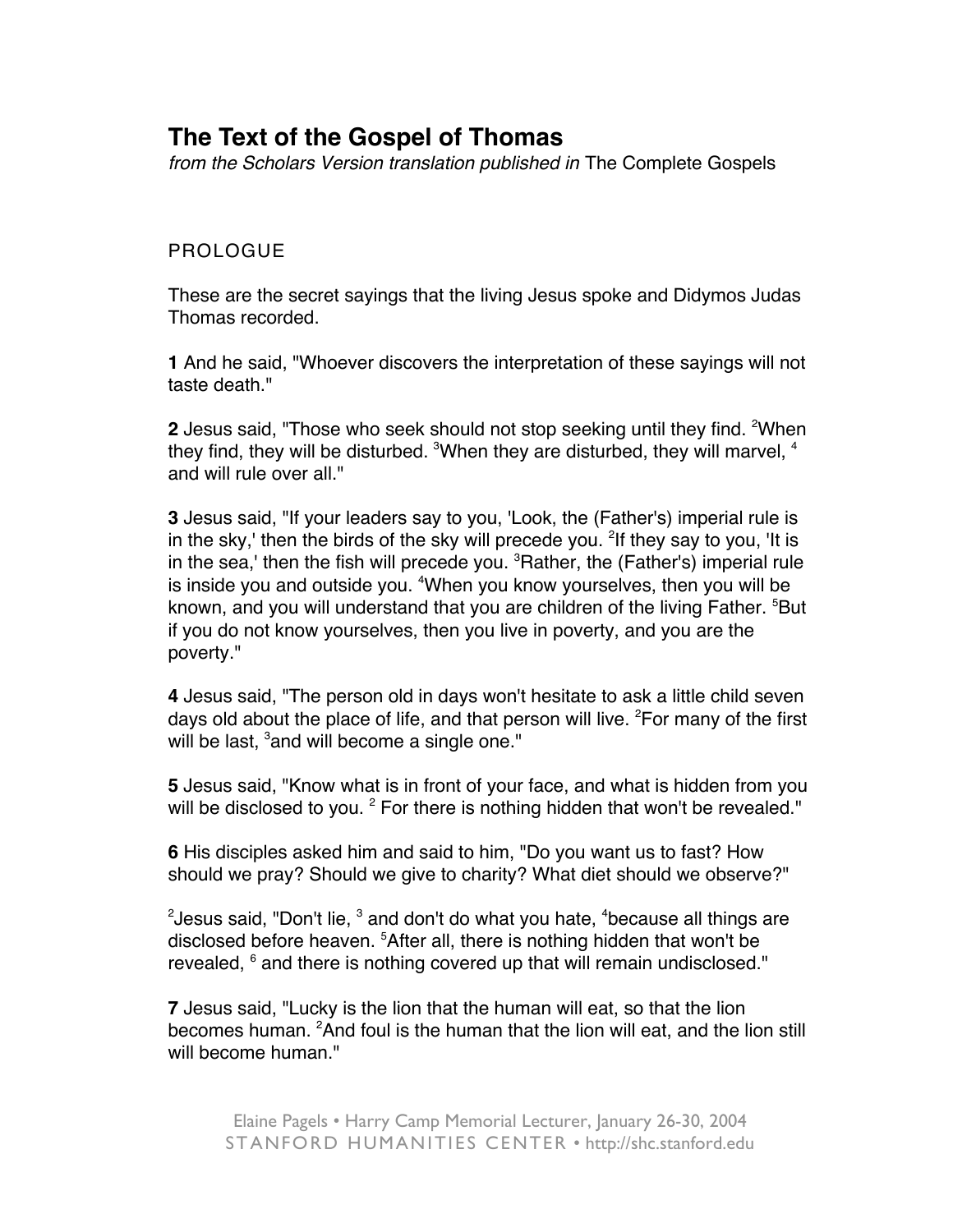**8** And he said, "The human one is like a wise fisherman who cast his net into the sea and drew it up from the sea full of little fish.  ${}^{2}$ Among them the wise fisherman discovered a fine large fish. <sup>3</sup>He threw all the little fish back into the sea, and easily chose the large fish. <sup>4</sup>Anyone here with two good ears had better listen!"

**9** Jesus said,

Look, the sower went out, took a handful (of seeds), and scattered (them). <sup>2</sup> Some fell on the road, and the birds came and gathered them.  $3$  0thers fell on rock, and they didn't take root in the soil and didn't produce heads of grain. <sup>4</sup>Others fell on thorns, and they choked the seeds and worms ate them. <sup>5</sup> And others fell on good soil, and it produced a good crop: it yielded sixty per measure and one hundred twenty per measure.

**10** Jesus said, "I have cast fire upon the world, and look, I'm guarding it until it blazes."

**11** Jesus said, "This heaven will pass away, and the one above it will pass away. <sup>2</sup> The dead are not alive, and the living will not die. <sup>3</sup>During the days when you ate what is dead, you made it come alive. When you are in the light, what will you do? <sup>4</sup> On the day when you were one, you became two. But when you become two, what will you do?"

**12** The disciples said to Jesus, "We know that you are going to leave us. Who will be our leader?"

 $^{2}$ Jesus said to them, "No matter where you are, you are to go to James the just, for whose sake heaven and earth came into being."

**13** Jesus said to his disciples, "Compare me to something and tell me what I am like."

<sup>2</sup>Simon Peter said to him, "You are like a just angel."

 $^3$  Matthew said to him, "You are like a wise philosopher."

4 Thomas said to him, "Teacher, my mouth is utterly unable to say what you are like."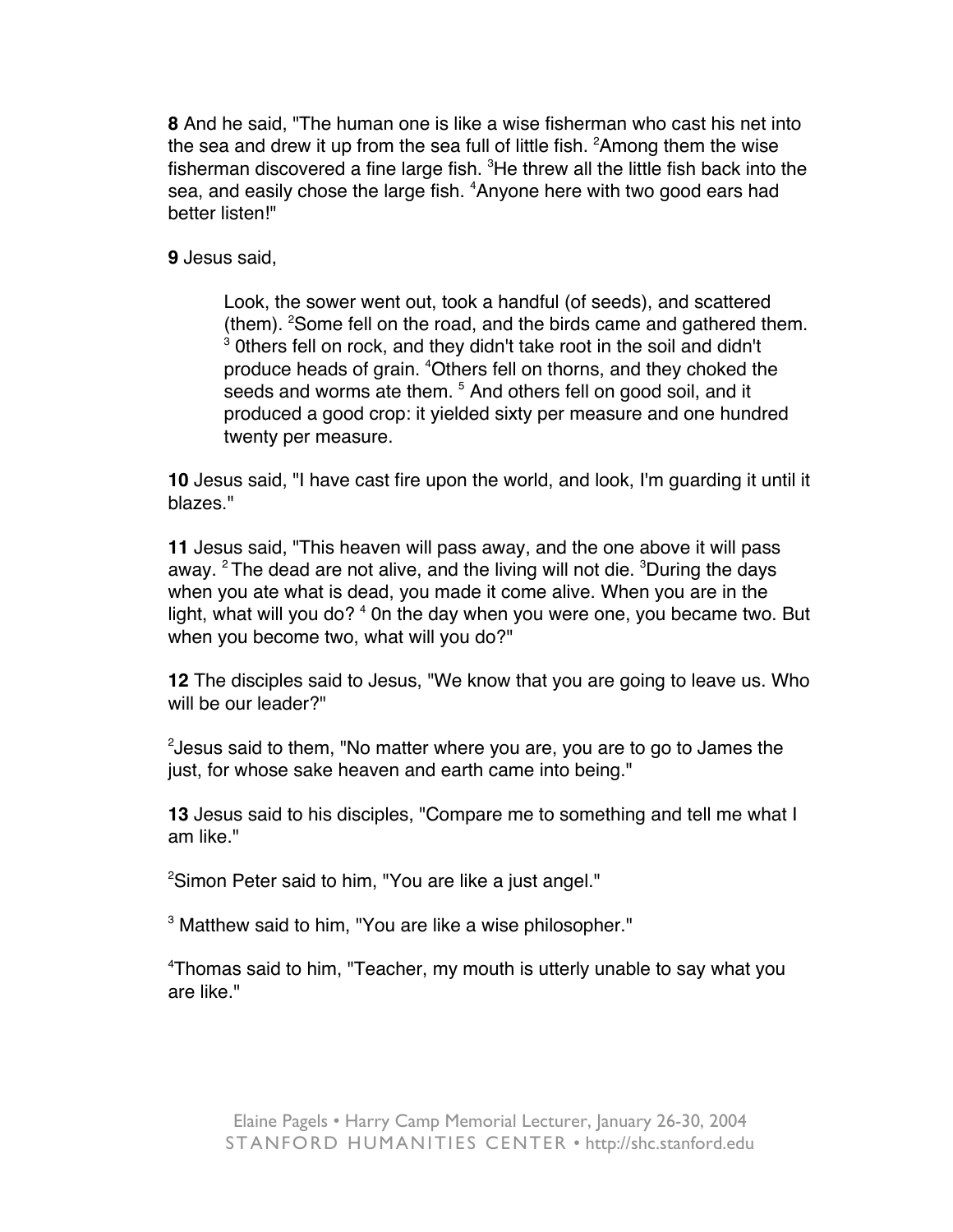5 Jesus said, "I am not your teacher. Because you have drunk, you have become intoxicated from the bubbling spring that I have tended."

 $6$  And he took him, and withdrew, and spoke three sayings to him.

 $7$ When Thomas came back to his friends, they asked him, "What did Jesus say to you?"

<sup>8</sup> Thomas said to them, "If I tell you one of the sayings he spoke to me, you will pick up rocks and stone me, and fire will come from the rocks and devour you."

**14** Jesus said to them, "If you fast, you will bring sin upon yourselves, <sup>2</sup>and if you pray, you will be condemned, <sup>3</sup> and if you give to charity, you will harm your spirits. <sup>4</sup>When you go into any region and walk about in the countryside, when people take you in, eat what they serve you and heal the sick among them. <sup>5</sup>After all, what goes into your mouth won't defile you; what comes out of your mouth will."

**15** Jesus said, "When you see one who was not born of woman, fall on your faces and worship. That one is your Father."

**16** Jesus said, "Perhaps people think that I have come to cast peace upon the world. <sup>2</sup>They do not know that I have come to cast conflicts upon the earth: fire, sword, war. <sup>3</sup> For there will be five in a house: there'll be three against two and two against three, father against son and son against father, <sup>4</sup>and they will stand alone."

**17** Jesus said, "I will give you what no eye has seen, what no ear has heard, what no hand has touched, what has not arisen in the human heart."

**18** The disciples said to Jesus, "Tell us, how will our end come?"

 $^{2}$ Jesus said, "Have you found the beginning, then, that you are looking for the end? You see, the end will be where the beginning is. <sup>3</sup>Congratulations to the one who stands at the beginning: that one will know the end and will not taste death"

**19** Jesus said, "Congratulations to the one who came into being before coming into being. <sup>2</sup> If you become my disciples and pay attention to my sayings, these stones will serve you. <sup>3</sup>For there are five trees in Paradise for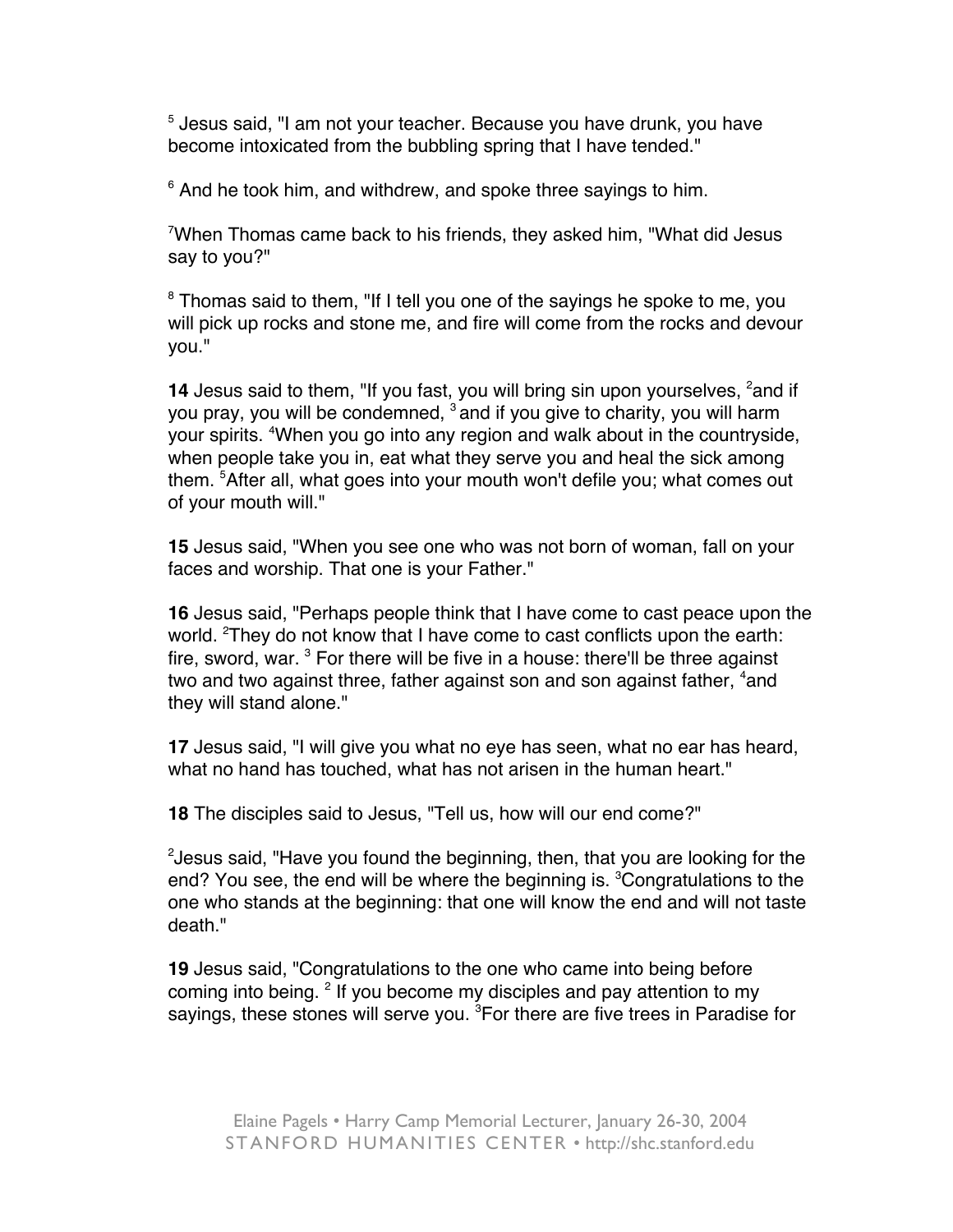you; they do not change, summer or winter, and their leaves do not fall. 4 Whoever knows them will not taste death."

**20** The disciples said to Jesus, "Tell us what Heaven's imperial rule is like."

<sup>2</sup>He said to them,

It's like a mustard seed.  $3(1t\text{'s})$  the smallest of all seeds,  $4$ but when it falls on prepared soil, it produces a large branch and becomes a shelter for birds of the sky.

**21** Mary said to Jesus, "What are your disciples like?"

<sup>2</sup>He said,

They are like little children living in a field that is not theirs. <sup>3</sup>When the owners of the field come, they will say, "Give us back our field." <sup>4</sup> They take off their clothes in front of them in order to give it back to them, and they return their field to them. <sup>5</sup>For this reason I say, if the owners of a house know that a thief is coming, they will be on guard before the thief arrives, and will not let the thief break into their house (their domain) and steal their possessions. <sup>6</sup> As for you, then, be on guard against the world. <sup>7</sup>Prepare yourselves with great strength, so the robbers can't find a way to get to you, for the trouble you expect will come. <sup>8</sup> Let there be among you a person who understands. <sup>9</sup>When the crop ripened, he came quickly carrying a sickle and harvested it. <sup>10</sup>Anyone here with two good ears had better listen!

22 Jesus saw some babies nursing. <sup>2</sup>He said to his disciples, "These nursing babies are like those who enter the (Father's) domain."

 $3$ They said to him, "Then shall we enter the (Father's) domain as babies?"

<sup>4</sup> Jesus said to them, "When you make the two into one, and when you make the inner like the outer and the outer like the inner, and the upper like the lower, <sup>5</sup> and when you make male and female into a single one, so that the male will not be male nor the female be female,  $^6$ when you make eyes in place of an eye, a hand in place of a hand, a foot in place of a foot, an image in place of an image, <sup>7</sup>then you will enter [the (Father's) domain]."

**23** Jesus said, "I shall choose you, one from a thousand and two from ten thousand, <sup>2</sup>and they will stand as a single one."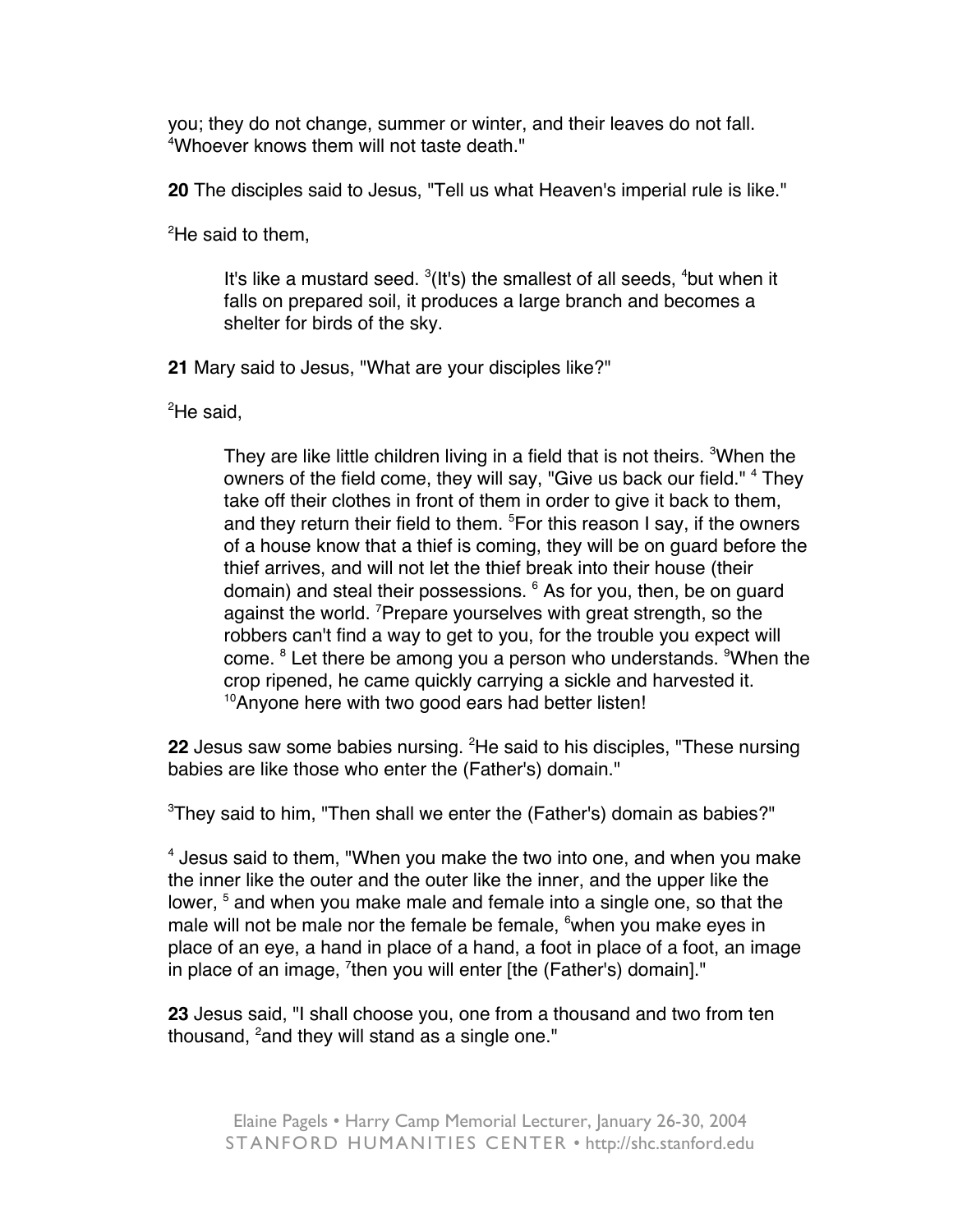**24** His disciples said, "Show us the place where you are, for we must seek it."

 $^{2}$ He said to them, "Anyone here with two ears had better listen!  $^{3}$ There is light within a person of light, and it shines on the whole world. If it does not shine, it is dark."

**25** Jesus said, "Love your friends like your own soul, <sup>2</sup>protect them like the pupil of your eye."

**26** Jesus said, "You see the sliver in your friend's eye, but you don't see the timber in your own eye. <sup>2</sup>When you take the timber out of your own eye, then you will see well enough to remove the sliver from your friend's eye.

27 "If you do not fast from the world, you will not find the (Father's) domain. <sup>2</sup>If you do not observe the sabbath day as a sabbath day, you will not see the Father."

**28** Jesus said, "I took my stand in the midst of the world, and in flesh I appeared to them.  $2$  I found them all drunk, and I did not find any of them thirsty. <sup>3</sup>My soul ached for the children of humanity, because they are blind in their hearts and do not see, for they came into the world empty, and they also seek to depart from the world empty. 'But meanwhile they are drunk. When they shake off their wine, then they will change their ways."

**29** Jesus said, "If the flesh came into being because of spirit, that is a marvel, <sup>2</sup>but if spirit came into being because of the body, that is a marvel of marvels.  $3$  Yet I marvel at how this great wealth has come to dwell in this poverty."

**30** Jesus said, "Where there are three deities, they are divine. <sup>2</sup>Where there are two or one, I am with that one."

**31** Jesus said, "No prophet is welcome on his home turf; <sup>2</sup>doctors don't cure those who know them."

**32** Jesus said, "A city built on a high hill and fortified cannot fall, nor can it be hidden."

**33** Jesus said, "What you will hear in your ear, in the other ear proclaim from your rooftops. <sup>2</sup> After all, no one lights a lamp and puts it under a basket, nor does one put it in a hidden place. 'Rather, one puts it on a lampstand so that all who come and go will see its light."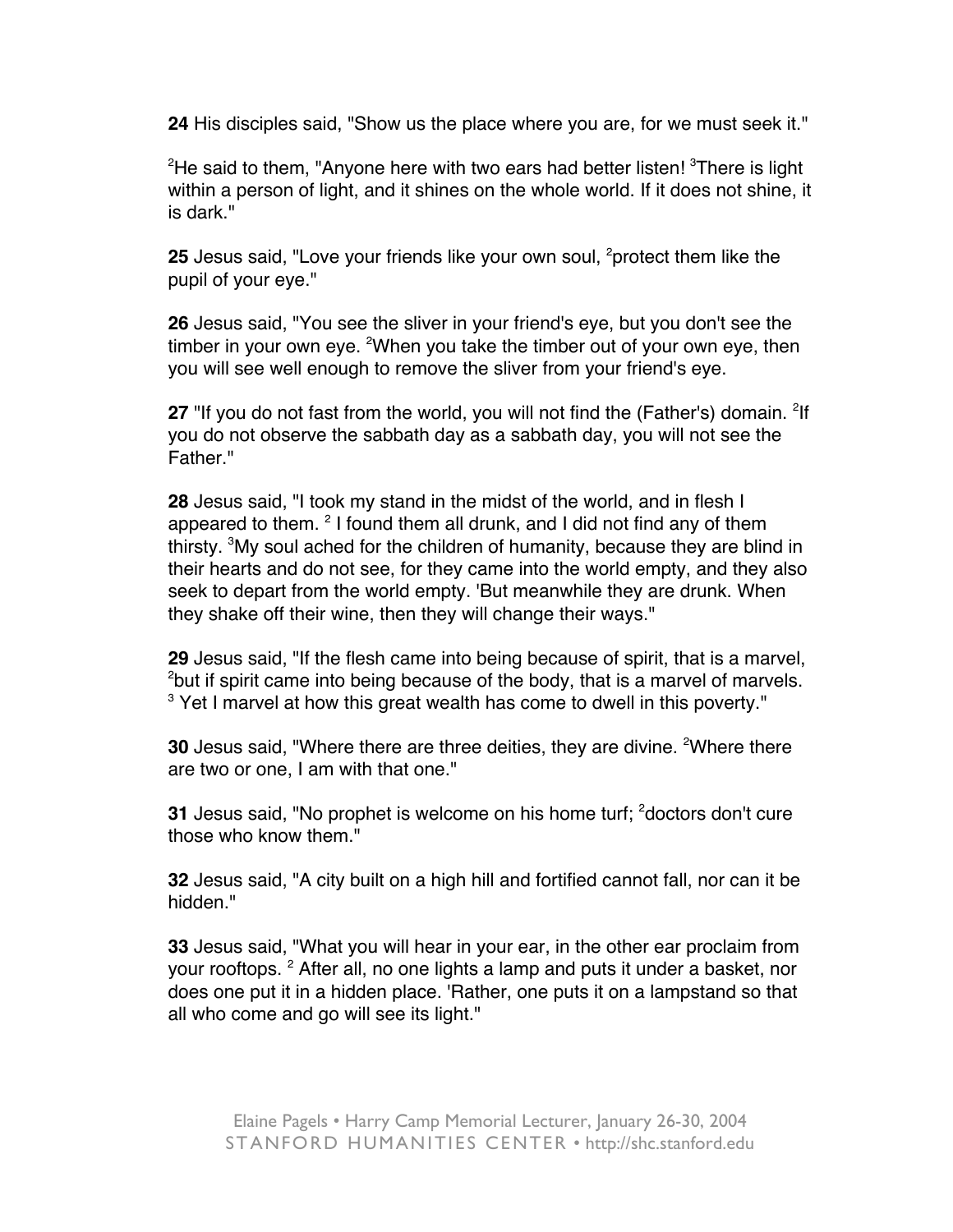**34** Jesus said, "If a blind person leads a blind person, both of them will fall into a hole."

**35** Jesus said, "One can't enter a strong man's house and take it by force without tying his hands. <sup>2</sup> Then one can loot his house."

**36** Jesus said, "Don't fret, from morning to evening and from evening to morning, about what you're going to wear."

**37** His disciples said, "When will you appear to us, and when will we see you?"

2 Jesus said, "When you strip without being ashamed, and you take your clothes and put them under your feet like little children and trample them, <sup>3</sup>then [you] will see the son of the living one and you will not be afraid."

**38** Jesus said, "Often you have desired to hear these sayings that I am speaking to you, and you have no one else from whom to hear them. <sup>2</sup>There will be days when you will seek me and you will not find me."

**39** Jesus said, "The Pharisees and the scholars have taken the keys of knowledge and have hidden them.  $^2$  They have not entered, nor have they allowed those who want to enter to do so. <sup>3</sup>As for you, be as sly as snakes and as simple as doves."

**40** Jesus said, "A grapevine has been planted apart from the Father. <sup>2</sup>Since it is not strong, it will be pulled up by its root and will perish."

**41** Jesus said, "Those who have something in hand will be given more, <sup>2</sup>and those who have nothing will be deprived of even the little they have."

**42** Jesus said, "Be passersby."

**43** His disciples said to him, "Who are you to say these things to us?"

<sup>2</sup>"You don't understand who I am from what I say to you. <sup>3</sup>Rather, you have become like the Judeans, for they love the tree but hate its fruit, or they love the fruit but hate the tree."

**44** Jesus said, "Whoever blasphemes against the Father will be forgiven, <sup>2</sup>and whoever blasphemes against the son will be forgiven, abut whoever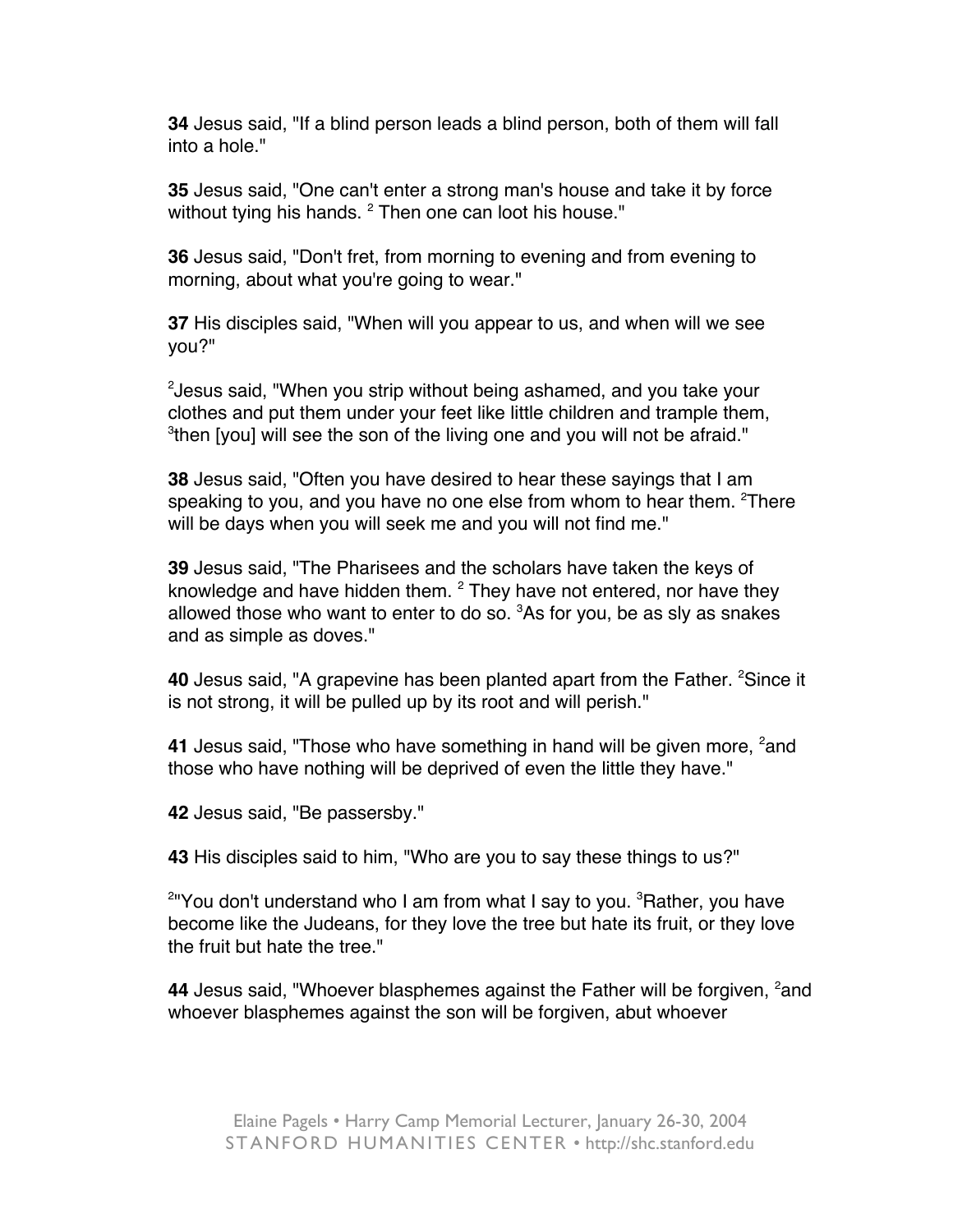blasphemes against the holy spirit will not be forgiven, either on earth or in heaven."

**45** Jesus said, "Grapes are not harvested from thorn trees, nor are figs gathered from thistles, for they yield no fruit. <sup>2</sup>Good persons produce good from what they've stored up;  $^3$  bad persons produce evil from the wickedness they've stored up in their hearts, and say evil things. 'For from the overflow of the heart they produce evil."

**46** Jesus said, "From Adam to John the Baptist, among those born of women, no one is so much greater than John the Baptist that his eyes should not be averted. <sup>2</sup>But I have said that whoever among you becomes a child will recognize the (Father's) imperial rule and will become greater than John."

**47** Jesus said, "A person cannot mount two horses or bend two bows. <sup>2</sup>And a slave cannot serve two masters, otherwise that slave will honor the one and offend the other.

<sup>3</sup> "Nobody drinks aged wine and immediately wants to drink young wine. 4 Young wine is not poured into old wineskins, or they might break, and aged wine is not poured into a new wineskin, or it might spoil. <sup>5</sup>An old patch is not sewn onto a new garment, since it would create a tear."

**48** Jesus said, "If two make peace with each other in a single house, they will say to the mountain, 'Move from here!' and it will move."

**49** Jesus said, "Congratulations to those who are alone and chosen, for you will find the (Father's) domain. For you have come from it, and you will return there again."

**50** Jesus said, "If they say to you, 'Where have you come from?' say to them, 'We have come from the light, from the place where the light came into being by itself, established [itself], and appeared in their image.' <sup>2</sup>If they say to you, 'Is it you?' say, 'We are its children, and we are the chosen of the living Father.<sup>' 3</sup> If they ask you, 'What is the evidence of your Father in you?' say to them, 'It is motion and rest.'"

**51** His disciples said to him, "When will the rest for the dead take place, and when will the new world come?"

<sup>2</sup>He said to them, "What you are looking forward to has come, but you don't know it."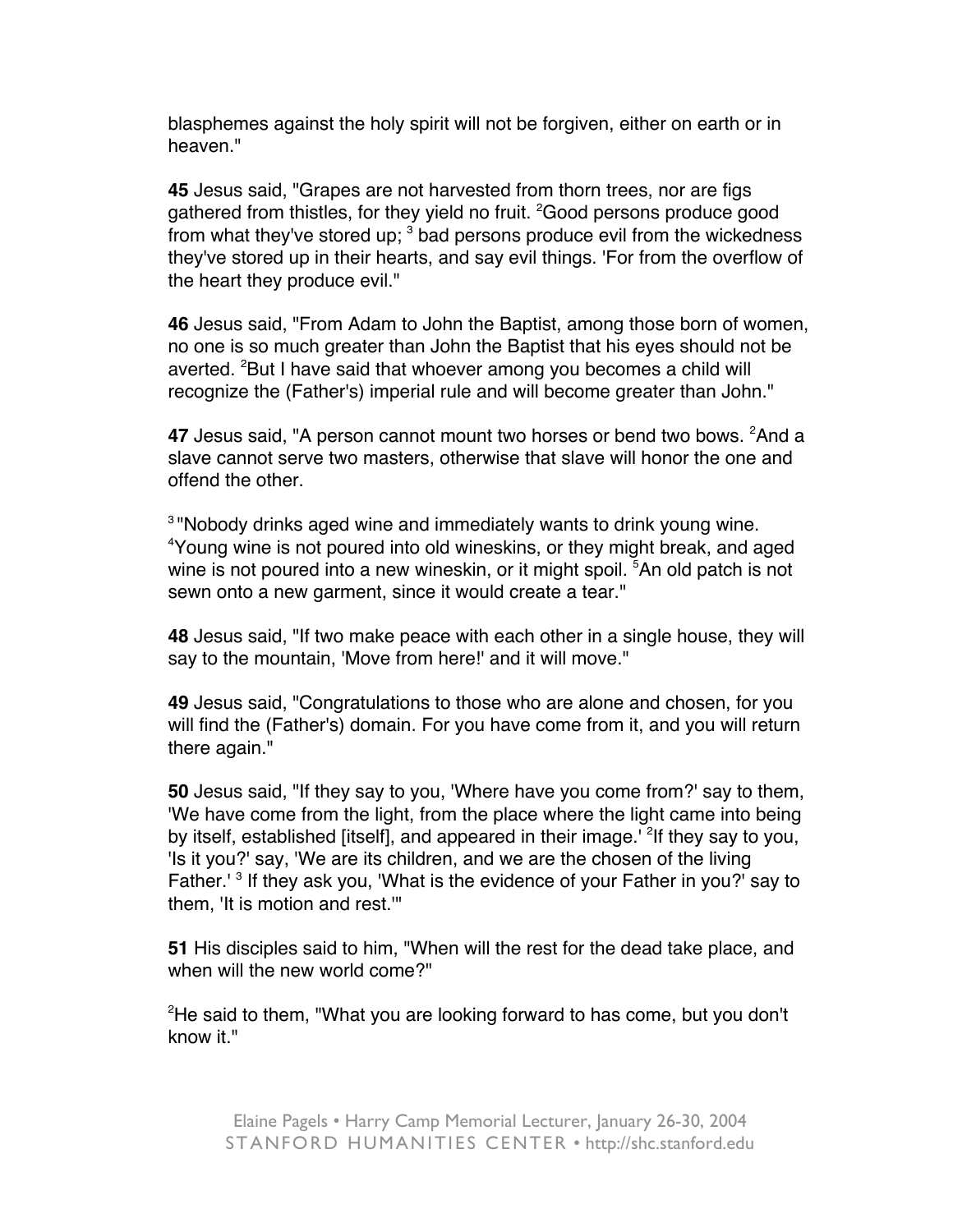**52** His disciples said to him, "Twentyfour prophets have spoken in Israel, and they all spoke of you."

<sup>2</sup>He said to them, "You have disregarded the living one who is in your presence, and have spoken of the dead."

**53** His disciples said to him, "Is circumcision useful or not?"

<sup>2</sup> He said to them, "If it were useful, their father would produce children already circumcised from their mother. <sup>3</sup>Rather, the true circumcision in spirit has become profitable in every respect."

**54** Jesus said, "Congratulations to the poor, for to you belongs Heaven's domain."

**55** Jesus said, "Whoever does not hate father and mother cannot be my disciple,  $^2$  and whoever does not hate brothers and sisters, and carry the cross as I do, will not be worthy of me."

**56** Jesus said, "Whoever has come to know the world has discovered a carcass, <sup>2</sup>and whoever has discovered a carcass, of that person the world is not worthy."

**57** Jesus said,

The Father's imperial rule is like a person who had [good] seed. <sup>2</sup>His enemy came during the night and sowed weeds among the good seed.  $3$  The person did not let the workers pull up the weeds, but said to them, "No, otherwise you might go to pull up the weeds and pull up the wheat along with them." <sup>4</sup> For on the day of the harvest the weeds will be conspicuous, and will be pulled up and burned.

**58** Jesus said, "Congratulations to the person who has toiled and has found life."

**59** Jesus said, "Look to the living one as long as you live, otherwise you might die and then try to see the living one, and you will be unable to see."

**60** (He saw) a Samaritan carrying a lamb and going to Judea. <sup>2</sup>He said to his disciples, "(. . .) that person (. . .) around the lamb."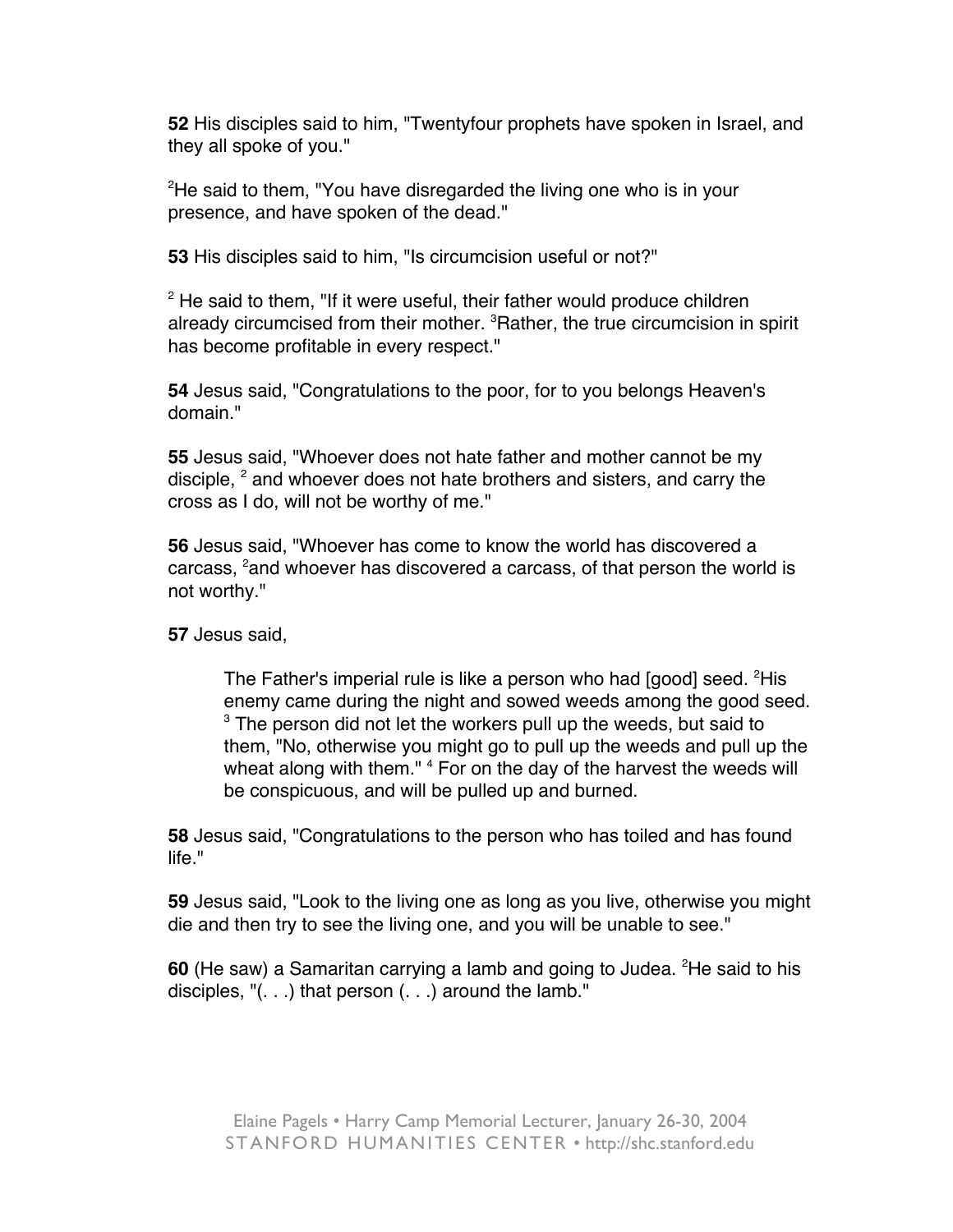$^3$  They said to him, "So that he may kill it and eat it."  $^4$ He said to them, "He will not eat it while it is alive, but only after he has killed it and it has become a carcass."

<sup>5</sup> They said, "Otherwise he can't do it."

 $^6$ He said to them, "So also with you, seek for yourselves a place for rest, or you might become a carcass and be eaten."

**61** Jesus said, "Two will recline on a couch; one will die, one will live."

<sup>2</sup> Salome said, "Who are you, mister? You have climbed onto my couch and eaten from my table as if you are from someone."

 $^3$  Jesus said to her, "I am the one who comes from what is whole. I was granted from the things of my Father."

4"I am your disciple."

 $5$ " For this reason I say, if one is (whole), one will be filled with light, but if one is divided, one will be filled with darkness."

**62** Jesus said, "I disclose my mysteries to those [who are worthy] of [my] mysteries. <sup>2</sup>Do not let your left hand know what your right hand is doing."

**63** Jesus said,

There was a rich man who had a great deal of money. <sup>2</sup>He said, "I shall invest my money so that I may sow, reap, plant, and fill my storehouses with produce, that I may lack nothing." <sup>3</sup>These were the things he was thinking in his heart, but that very night he died. <sup>4</sup>Anyone here with two ears had better listen!

**64** Jesus said,

Someone was receiving guests. When he had prepared the dinner, he sent his slave to invite the guests.  ${}^{2}$ The slave went to the first and said, "My master invites you." The first replied, <sup>3</sup>"Some merchants owe me money; they are coming to me tonight. I have to go and give them instructions. Please excuse me from dinner." <sup>4</sup> The slave went to another and said, "My master has invited you." <sup>5</sup>The second said to the slave, "I have bought a house, and I have been called away for a day. I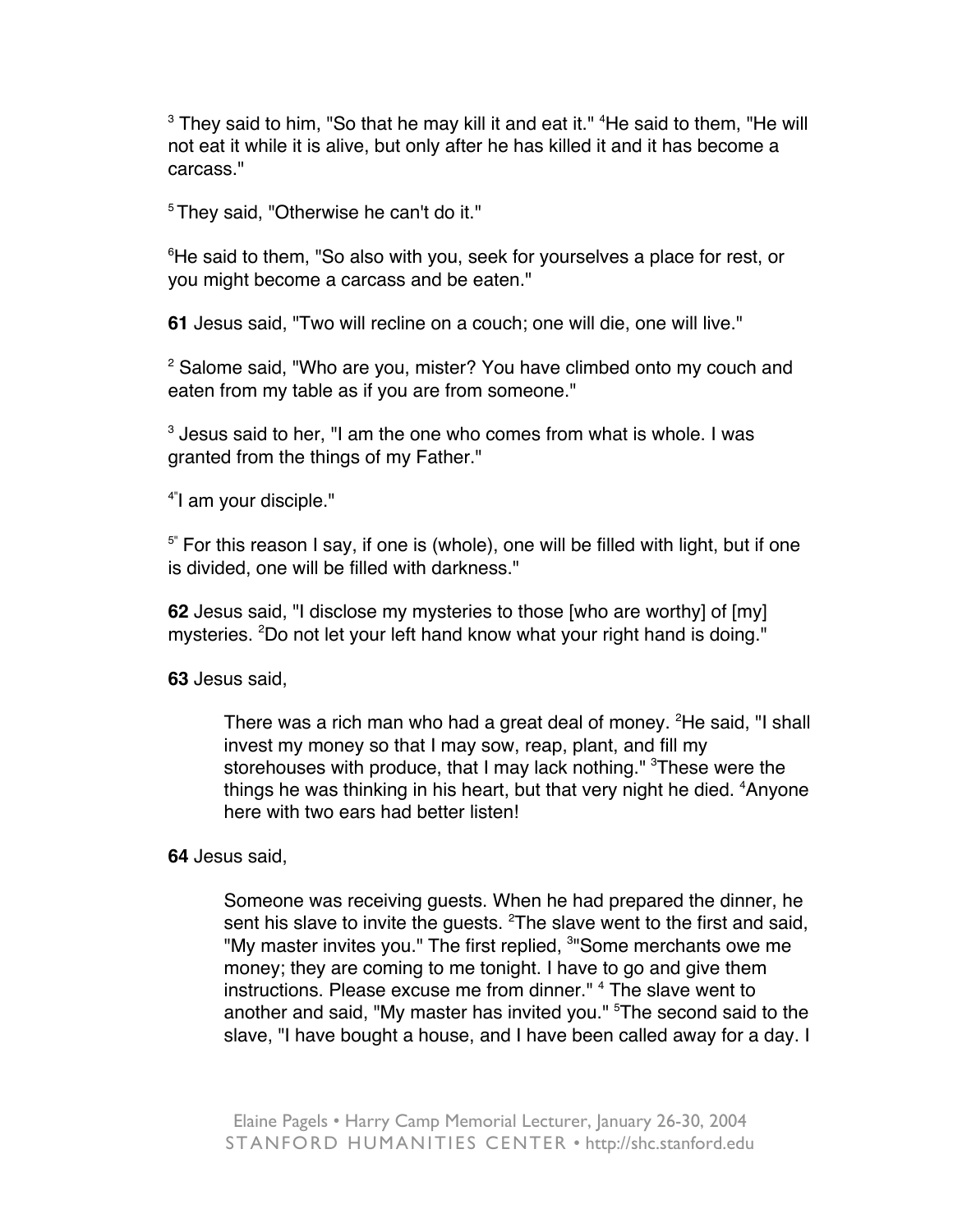shall have no time." <sup>6</sup> The slave went to another and said, "My master invites you." <sup>7</sup>The third said to the slave, "My friend is to be married, and I am to arrange the banquet. I shall not be able to come. Please excuse me from dinner." <sup>8</sup>The slave went to another and said, "My master invites you." <sup>9</sup>The fourth said to the slave, "I have bought an estate, and I am going to collect the rent. I shall not be able to come. Please excuse me." <sup>10</sup>The slave returned and said to his master, "Those whom you invited to dinner have asked to be excused." 11The master said to his slave, "Go out on the streets and bring back whomever you find to have dinner."

<sup>12</sup>Buyers and merchants [will] not enter the places of my Father.

**65** He said,

A [. . .] person owned a vineyard and rented it to some farmers, so they could work it and he could collect its crop from them. <sup>2</sup>He sent his slave so the farmers would give him the vineyard's crop. <sup>3</sup>They grabbed him, beat him, and almost killed him, and the slave returned and told his master. <sup>4</sup> His master said, "Perhaps he didn't know them." <sup>5</sup>He sent another slave, and the farmers beat that one as well. <sup>6</sup>Then the master sent his son and said, "Perhaps they'll show my son some respect."  $7$ Because the farmers knew that he was the heir to the vineyard, they grabbed him and killed him. <sup>8</sup> Anyone here with two ears had better listen!

**66** Jesus said, "Show me the stone that the builders rejected: that is the keystone."

**67** Jesus said, "Those who know all, but are lacking in themselves, are utterly lacking."

**68** Jesus said, "Congratulations to you when you are hated and persecuted; 2 and no place will be found, wherever you have been persecuted."

**69** Jesus said, "Congratulations to those who have been persecuted in their hearts: they are the ones who have truly come to know the Father.  $2$ Congratulations to those who go hungry, so the stomach of the one in want may be filled."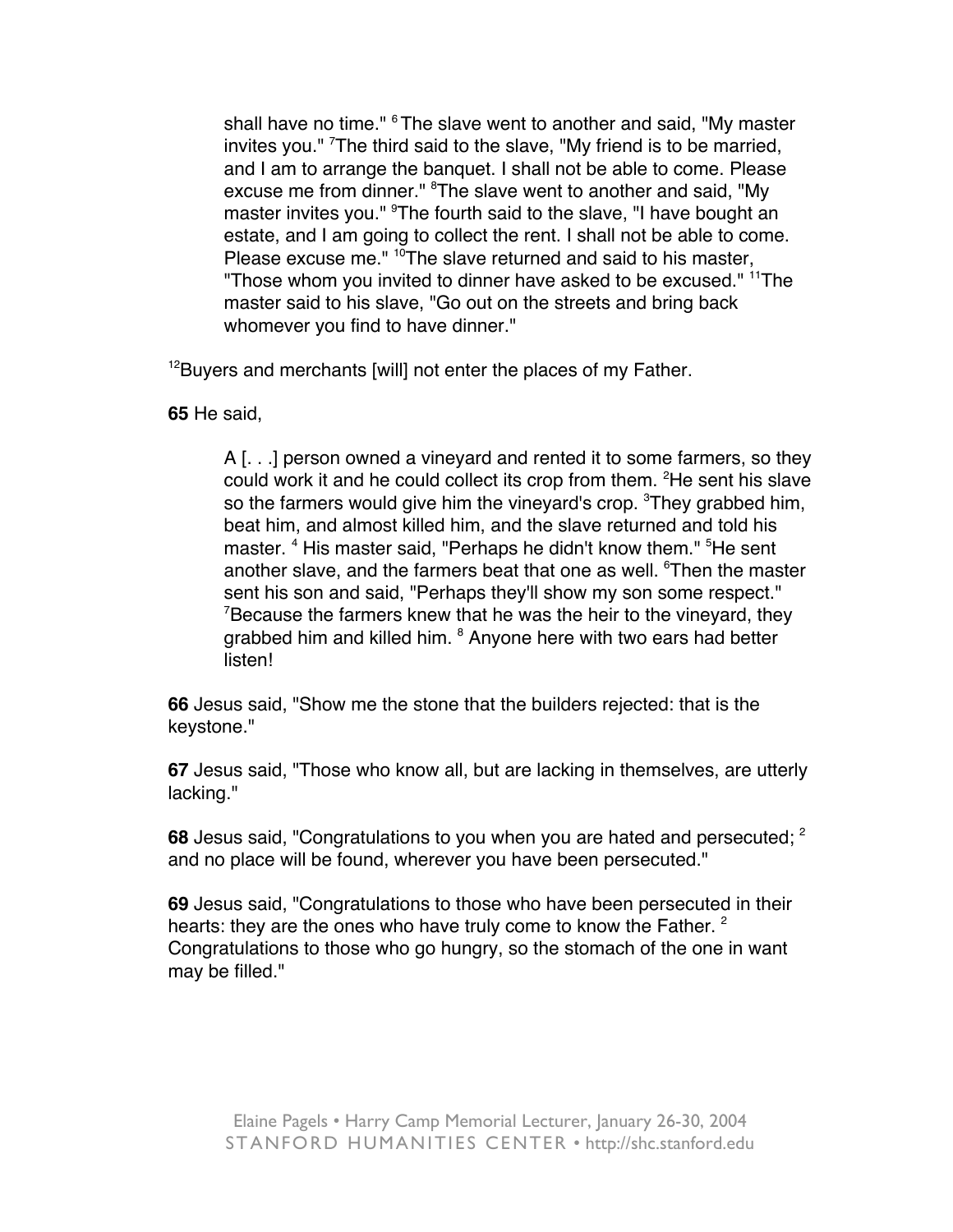**70** Jesus said, "If you bring forth what is within you, what you have will save you. <sup>2</sup>lf you do not have that within you, what you do not have within you [will] kill you."

**71** Jesus said, "I will destroy [this] house, and no one will be able to build it [. . .]."

**72** A [person said] to him, "Tell my brothers to divide my father's possessions with me."

 $2$  He said to the person, "Mister, who made me a divider?"

 $3$ He turned to his disciples and said to them, "I'm not a divider, am I?"

**73** Jesus said, "The crop is huge but the workers are few, so beg the harvest boss to dispatch workers to the fields."

**74** He said, "Lord, there are many around the drinking trough, but there is nothing in the well."

**75** Jesus said, "There are many standing at the door, but those who are alone will enter the bridal suite."

**76** Jesus said,

The Father's imperial rule is like a merchant who had a supply of merchandise and then found a pearl. <sup>2</sup>That merchant was prudent; he sold the merchandise and bought the single pearl for himself.

 $3"$ So also with you, seek his treasure that is unfailing, that is enduring, where no moth comes to eat and no worm destroys."

**77** Jesus said, "I am the light that is over all things. I am all: from me all came forth, and to me all attained.  $^2$  Split a piece of wood; I am there.  $^3$ Lift up the stone, and you will find me there."

**78** Jesus said, "Why have you come out to the countryside? To see a reed shaken by the wind? <sup>2</sup>And to see a person dressed in soft clothes, [like your] rulers and your powerful ones? <sup>3</sup> They are dressed in soft clothes, and they cannot understand truth."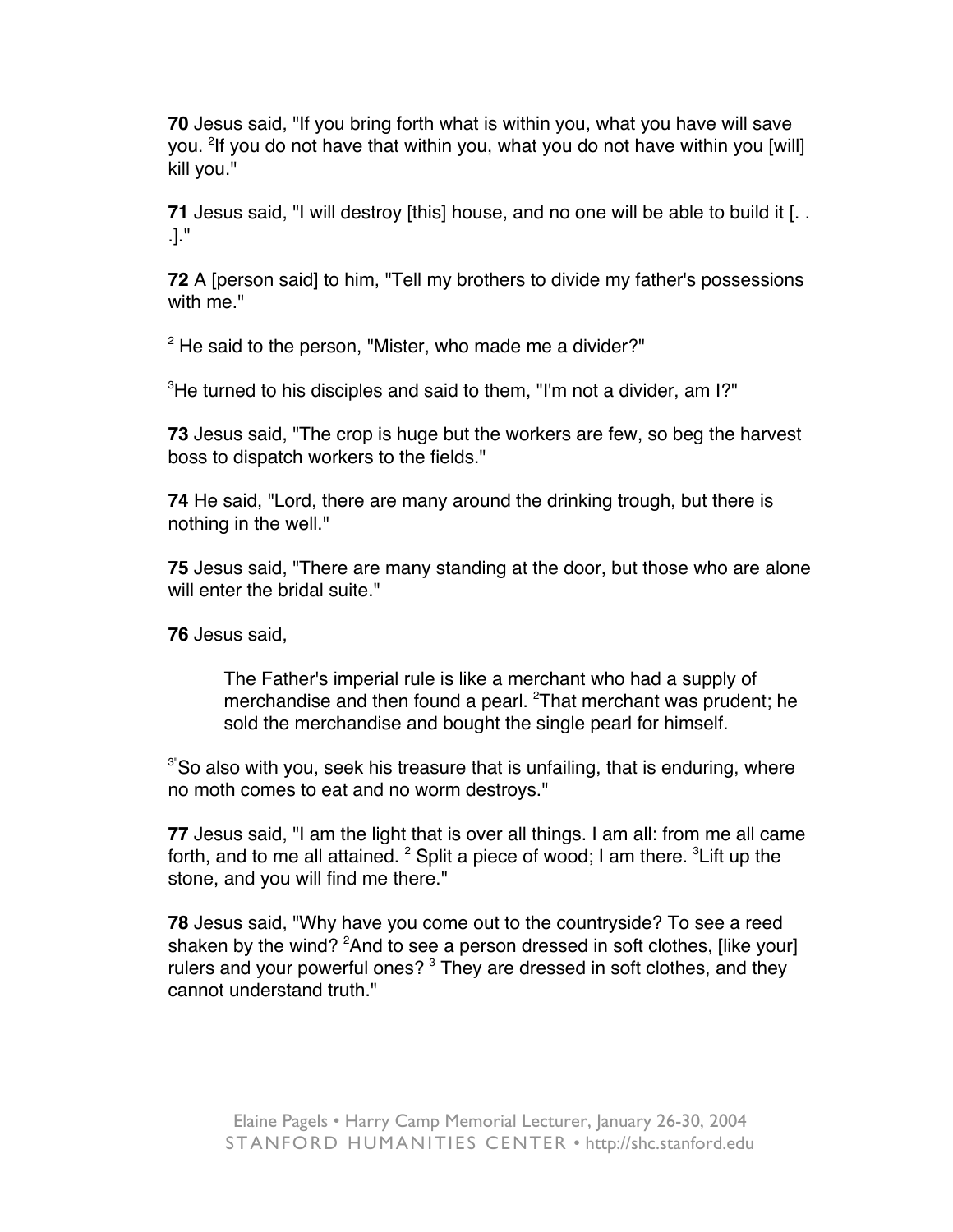**79** A woman in the crowd said to him, "Lucky are the womb that bore you and the breasts that fed you."

<sup>2</sup>He said to [her], "Lucky are those who have heard the word of the Father and have truly kept it. <sup>3</sup>For there will be days when you will say, 'Lucky are the womb that has not conceived and the breasts that have not given milk.'"

**80** Jesus said, "Whoever has come to know the world has discovered the body,  $^2$  and whoever has discovered the body, of that one the world is not worthy."

**81** Jesus said, "The one who has become wealthy should reign, <sup>2</sup>and the one who has power should renounce (it)."

**82** Jesus said, "Whoever is near me is near the fire, <sup>2</sup>and whoever is far from me is far from the (Father's) domain."

**83** Jesus said, "Images are visible to people, but the light within them is hidden in the image of the Father's light. <sup>2</sup> He will be disclosed, but his image is hidden by his light."

84 Jesus said, "When you see your likeness, you are happy. <sup>2</sup>But when you see your images that came into being before you and that neither die nor become visible, how much you will have to bear!"

**85** Jesus said, "Adam came from great power and great wealth, but he was not worthy of you. <sup>2</sup>For had he been worthy, [he would] not [have tasted] death."

**86** Jesus said, "[Foxes have] their dens and birds have their nests, <sup>2</sup>but human beings have no place to lie down and rest."

**87** Jesus said, "How miserable is the body that depends on a body, <sup>2</sup>and how miserable is the soul that depends on these two."

**88** Jesus said, "The messengers and the prophets will come to you and give you what belongs to you. <sup>2</sup> You in turn, give them what you have, and say to yourselves, 'When will they come and take what belongs to them?'"

**89** Jesus said, "Why do you wash the outside of the cup? <sup>2</sup>Don't you understand that the one who made the inside is also the one who made the outside?"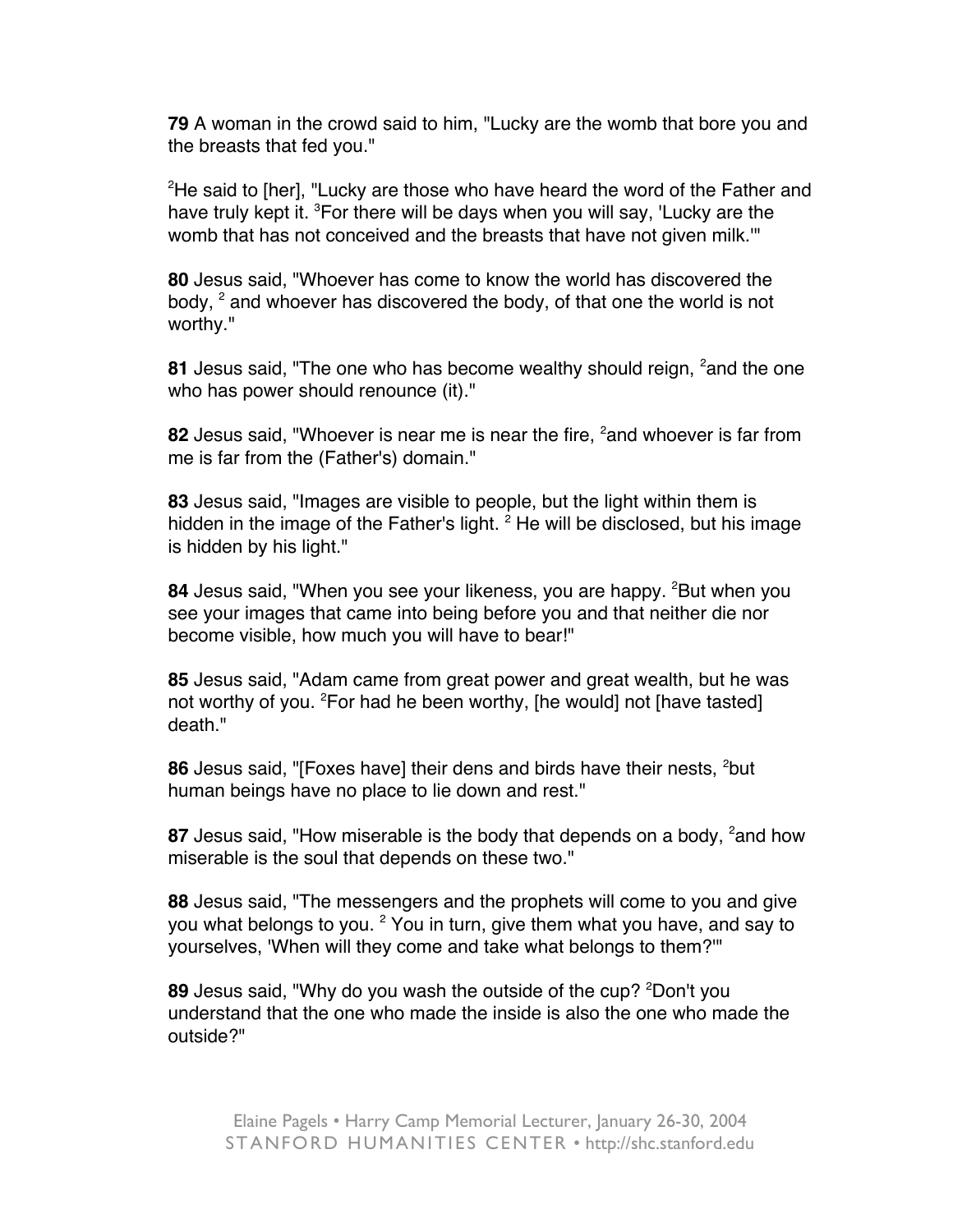**90** Jesus said, "Come to me, for my yoke is comfortable and my lordship is gentle, <sup>2</sup> and you will find rest for yourselves."

**91** They said to him, "Tell us who you are so that we may believe in you."

<sup>2</sup>He said to them, "You examine the face of heaven and earth, but you have not come to know the one who is in your presence, and you do not know how to examine the present moment."

**92** Jesus said, "Seek and you will find. <sup>2</sup>In the past, however, I did not tell you the things about which you asked me then. Now I am willing to tell them, but you are not seeking them.

**93** "Don't give what is sacred to dogs, for they might throw them upon the manure pile. <sup>2</sup>Don't throw pearls [to] pigs, or they might . . . it [. . .]."

**94** Jesus [said], "One who seeks will find, <sup>2</sup>and for [one who knocks] it will be opened."

**95** [Jesus said], "If you have money, don't lend it at interest. <sup>2</sup>Rather, give [it] to someone from whom you won't get it back."

**96** Jesus [said],

The Father's imperial rule is like [a] woman <sup>2</sup>who took a little leaven, [hid] it in dough, and made it into large loaves of bread. <sup>3</sup>Anyone here with two ears had better listen!

**97** Jesus said,

The [Father's] imperial rule is like a woman who was carrying a [jar] full of meal. <sup>2</sup>While she was walking along [a] distant road, the handle of the jar broke and the meal spilled behind her [along] the road.  ${}^{3}$ She didn't know it; she hadn't noticed a problem. <sup>4</sup>When she reached her house, she put the jar down and discovered that it was empty.

**98** Jesus said,

The Father's imperial rule is like a person who wanted to kill someone powerful. <sup>2</sup>While still at home he drew his sword and thrust it into the wall to find out whether his hand would go in. <sup>3</sup>Then he killed the powerful one.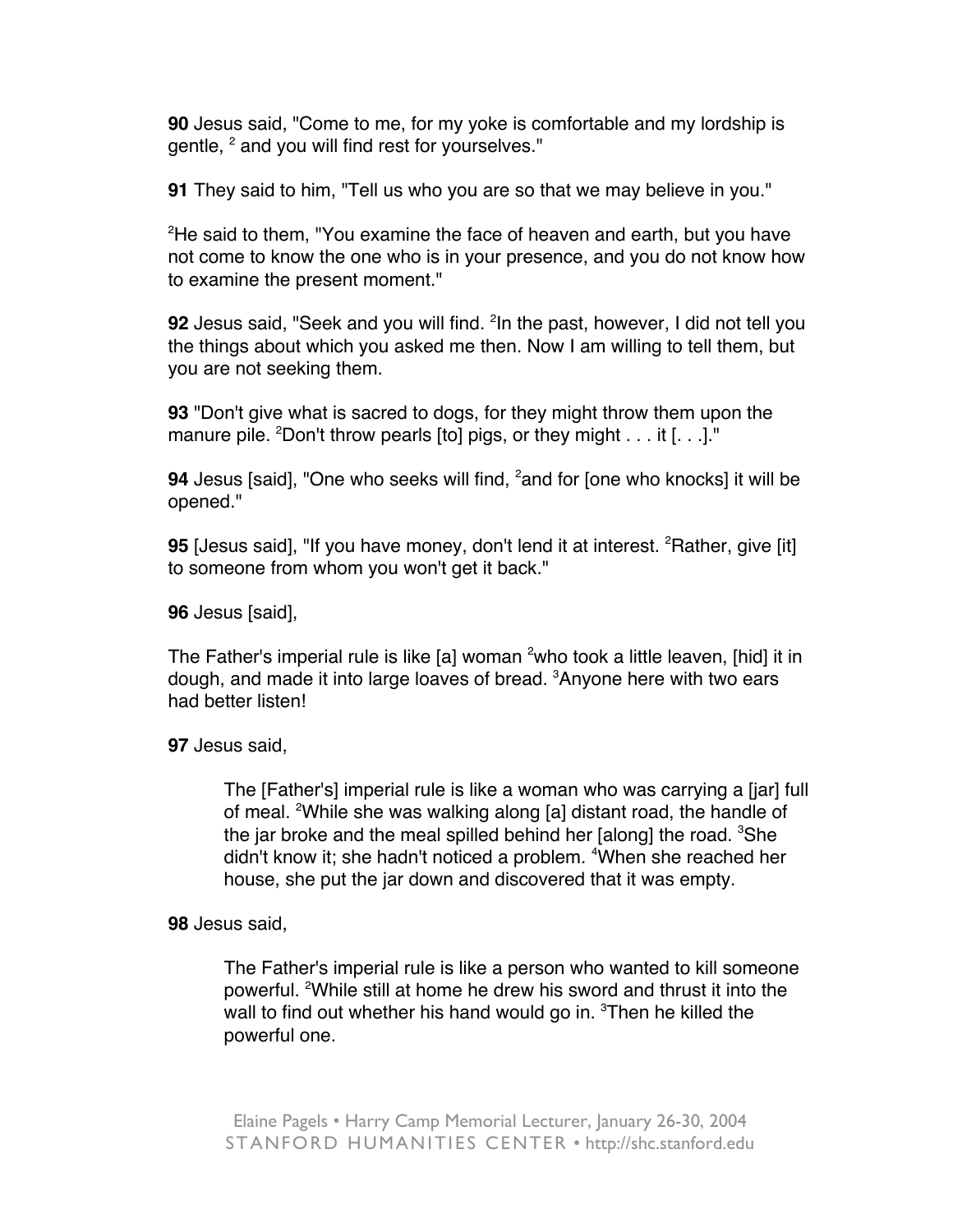**99** The disciples said to him, "Your brothers and your mother are standing outside."

<sup>2</sup>He said to them, "Those here who do what my Father wants are my brothers and my mother. <sup>3</sup>They are the ones who will enter my Father's domain."

**100** They showed Jesus a gold coin and said to him, "The Roman emperor's people demand taxes from us."

 $^2$  He said to them, "Give the emperor what belongs to the emperor,  $^3$ give God what belongs to God, <sup>4</sup>and give me what is mine.

**101** "Whoever does not hate [father] and mother as I do cannot be my [disciple],  $^2$  and whoever does [not] love [father and] mother as I do cannot be my [disciple]. <sup>3</sup>For my mother [. . .], but my true [mother] gave me life."

**102** Jesus said, "Damn the Pharisees! They are like a dog sleeping in the cattle manger: the dog neither eats nor [lets] the cattle eat."

**103** Jesus said, "Congratulations to those who know where the rebels are going to attack. [They] can get going, collect their imperial resources, and be prepared before the rebels arrive."

**104** They said to Jesus, "Come, let us pray today, and let us fast." <sup>2</sup> Jesus said, "What sin have I committed, or how have I been undone? <sup>3</sup>Rather, when the groom leaves the bridal suite, then let people fast and pray."

**105** Jesus said, "Whoever knows the father and the mother will be called the child of a whore."

**106** Jesus said, "When you make the two into one, you will become children of Adam, <sup>2</sup>and when you say, 'Mountain, move from here!' it will move."

**107** Jesus said,

The (Father's) imperial rule is like a shepherd who had a hundred sheep. <sup>2</sup>One of them, the largest, went astray. He left the ninetynine and looked for the one until he found it. <sup>3</sup>After he had toiled, he said to the sheep, "I love you more than the ninetynine."